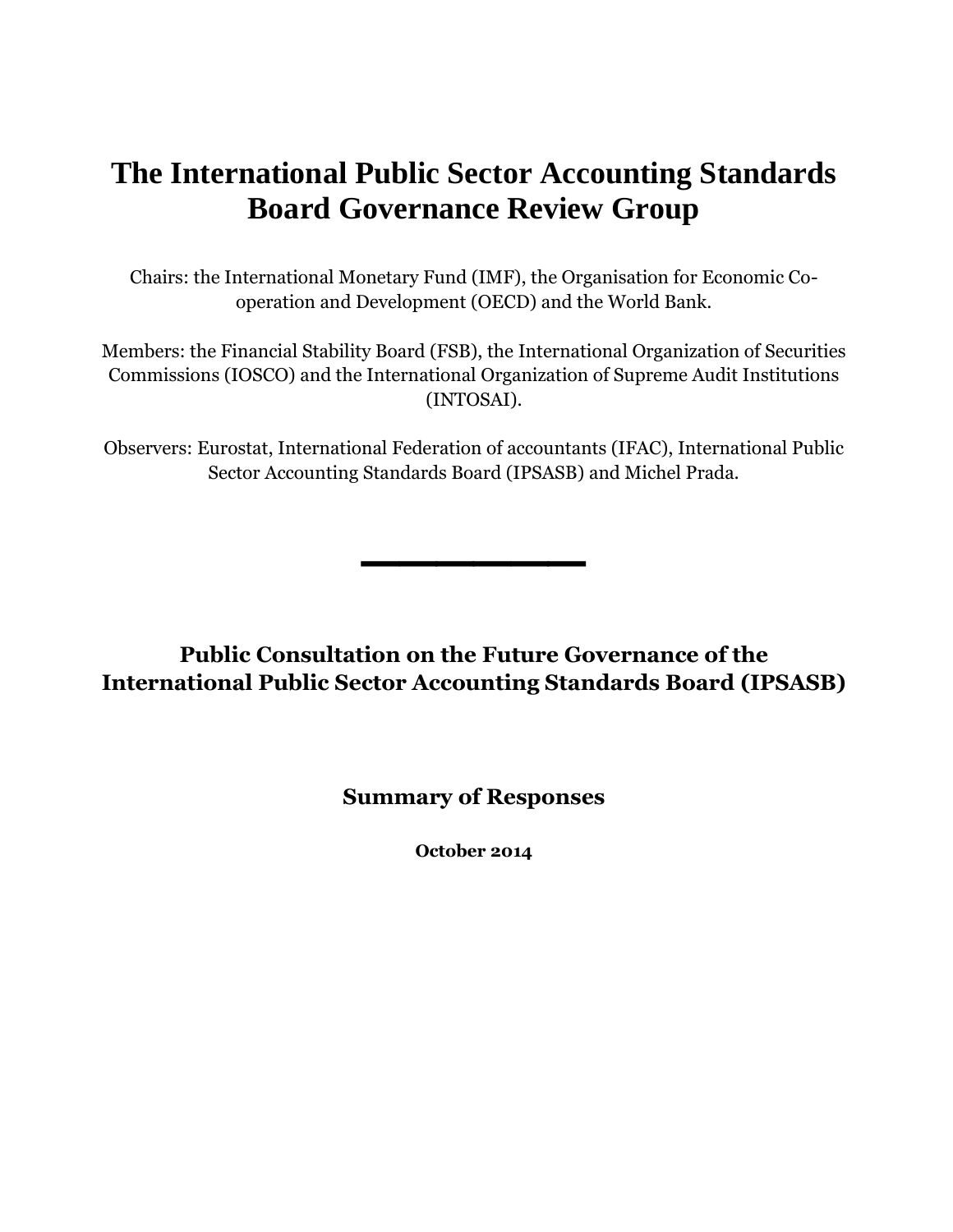### **MESSAGE FROM THE CO-CHAIRS**

 $\overline{a}$ 

The IPSASB Governance Review Group ("the Review Group") conducted an online global public consultation, from January 17 to April 30, 2014, to garner views from the public at large on the future directions for the governance and oversight of the International Public Sector Accounting Standards Board (IPSASB). 1

This consultation comprised five questions and was open to contributions from all interested parties.

The Review Group was pleased to receive a total of 43 responses, from a variety of institutions and regions, which underscores the widespread interest in improving the oversight of the IPSASB. The Review Group would like to thank all the respondents who have provided valuable input into the development of lasting solution to these issues which have been under discussion for a number of years.

All responses received during this global public consultation have been considered by the Review Group. This paper, *The Public Consultation on the Future Governance of the International Public Sector Accounting Standards Board (IPSASB) - Summary of Responses,* was developed and approved by the Review Group. It provides a summary of the responses received to the public consultation and analysis of the answers to the questions on which the Review Group requested the respondents' views.

In addition to this analysis, all of the individual responses to the public consultation are available at the following address:

#### http://www.oecd.org/gov/budgeting/IPSASB-Governance-Review.htm

The Review Group met in September 2014 to discuss the results of the consultation and form a set of recommendations, which will be made public by the end of 2014.

 $1$  The Review Group is chaired by representatives from the World Bank, International Monetary Fund (IMF), and Organization for Economic Cooperation and Development (OECD), and includes representatives from the Financial Stability Board (FSB), the International Organization of Securities Commissions (IOSCO) and the International Organization of Supreme Audit Institutions (INTOSAI). Obsevers include Eurostat, International Federation of accountants (IFAC), International Public Sector Accounting Standards Board (IPSASB) and Michel Prada.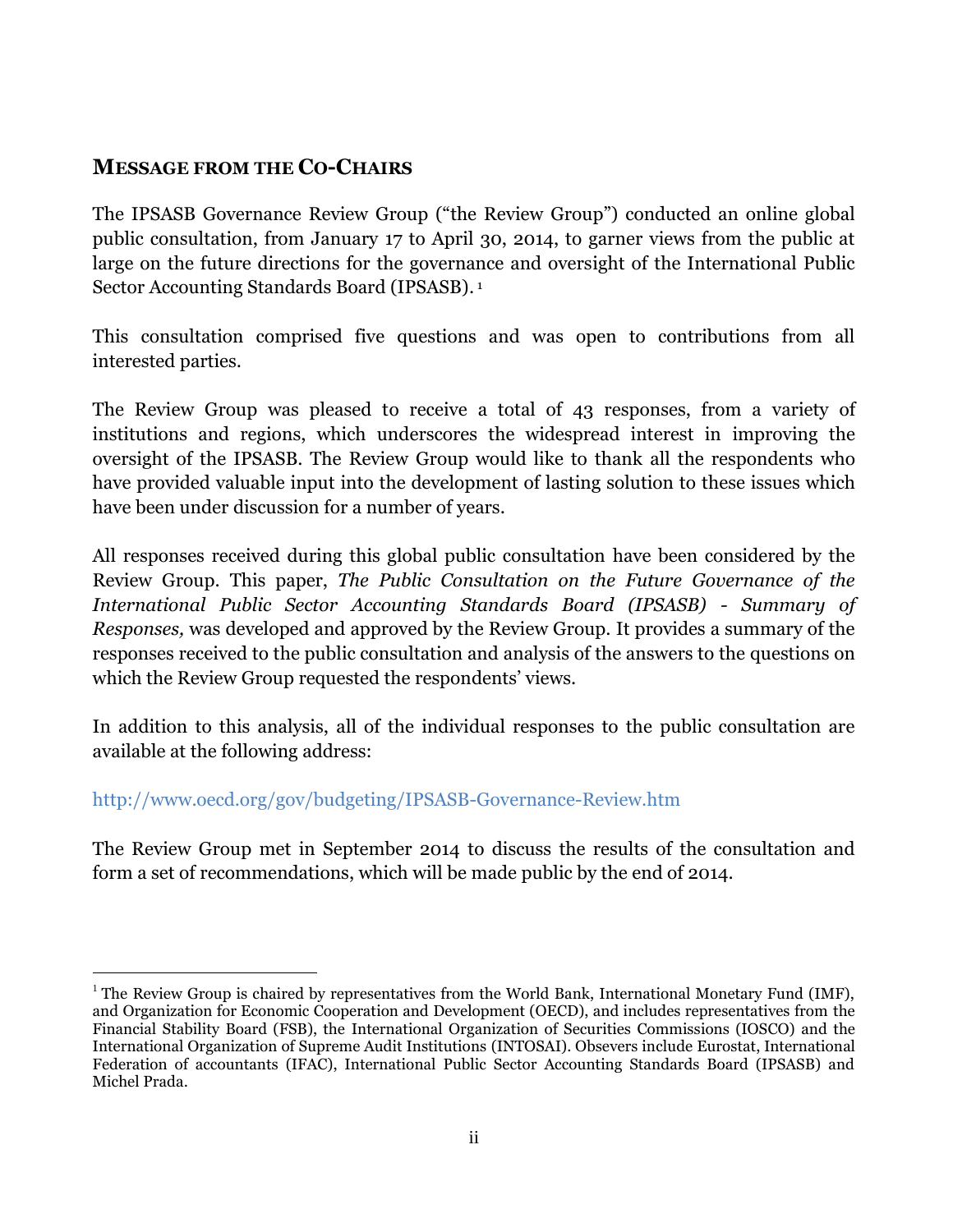# **CONTENT**

|                 | <b>RESPONSES TO THE PUBLIC CONSULTATION</b>                                |          |
|-----------------|----------------------------------------------------------------------------|----------|
| $\mathbf{H}$    | <b>QUESTION 1: STATUS OF THE MONITORING AND</b><br><b>OVERSIGHT BODIES</b> | $\bf{2}$ |
| <b>III</b>      | <b>QUESTION 2: REMIT OF THE BODIES</b>                                     |          |
| IV              | <b>QUESTION 3 AND 4: MEMBERSHIP OF THE BODIES</b>                          | 5.       |
| $\mathbf{V}$    | <b>QUESTION 5: OTHER ISSUES</b>                                            | 7        |
| <b>APPENDIX</b> | <b>LIST OF RESPONDENTS</b>                                                 | 9        |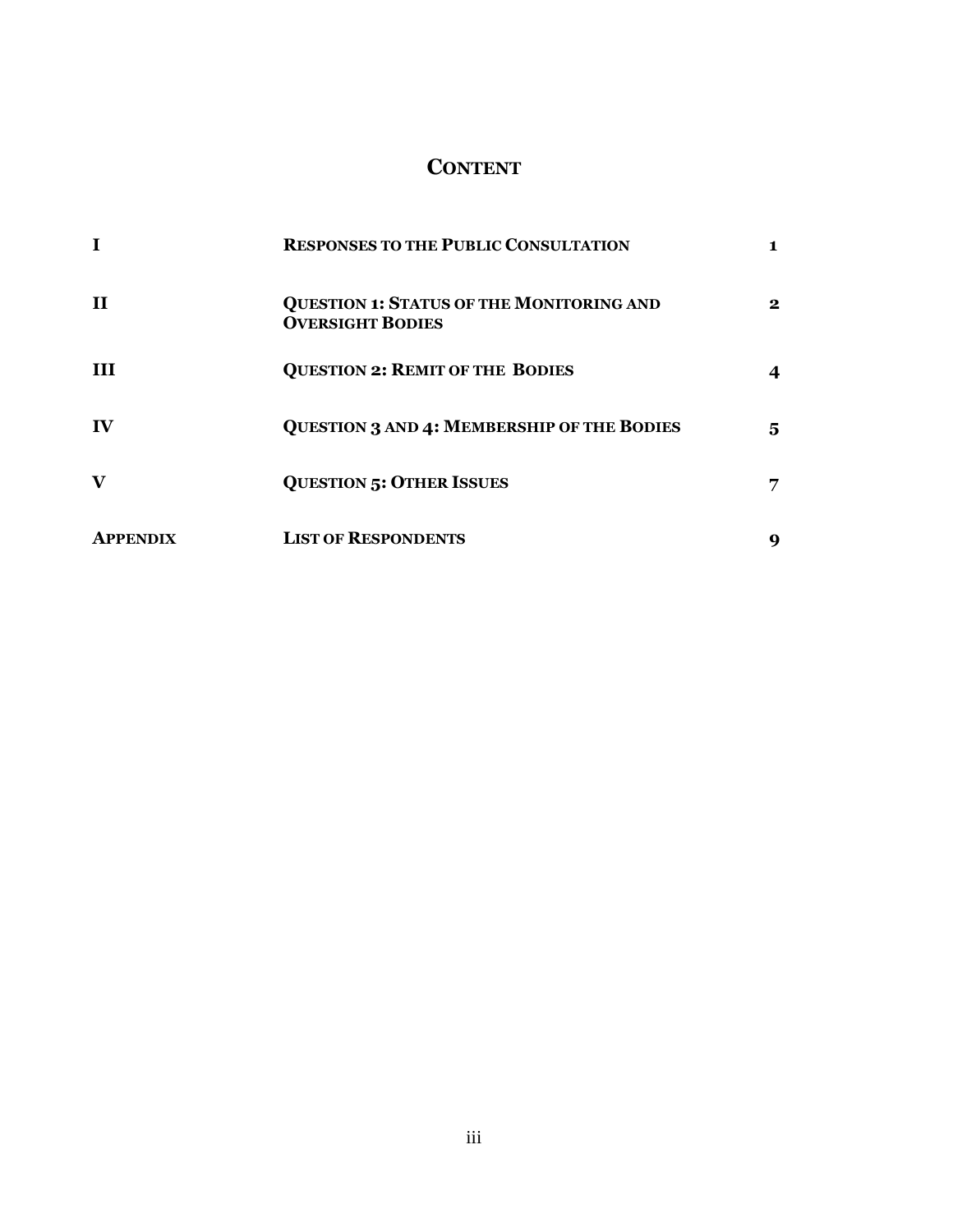#### **I. RESPONSES TO THE PUBLIC CONSULTATION**

A total of 43 responses were received from a broad range of public and private sector and national, regional, and international organizations. Regarding the type of organizations who responded to the consultation, as shown in Figure 1:

- private sector actors, including accounting firms and professional accounting bodies, accounted for 21 responses (49%);
- public sector institutions, including ministries of finance and supreme audit institutions, accounted for 12 responses (28%);
- national and international accounting standard-setters accounted for 5 responses (12%); and
- other respondents, official international organizations and one individual accounted for  $5$  responses  $(11\%)$ .

Regarding the geographic distribution of respondents, as shown in Figure 2:

- 15 responses (35%) came from international organizations or multinational firms ;
- 14 responses (32%) came from Europe;
- 8 responses (19%) came from Oceania (Australia and New-Zealand); and
- 6 responses (14%) came from the Rest of the World.

#### Figure 1. Respondents by Type Figure 2. Respondents by Region



*Source: The Review Group*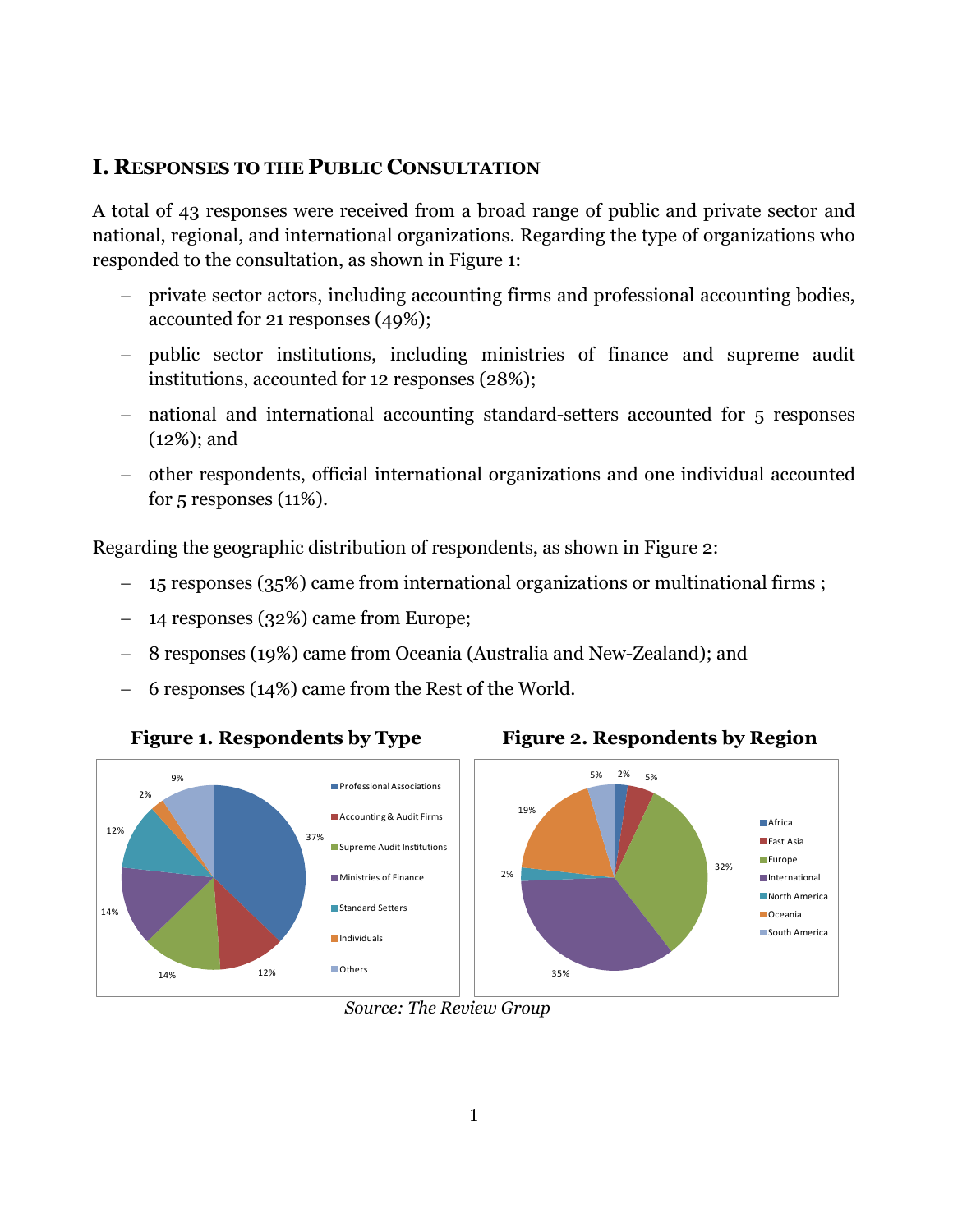# **II. QUESTION 1: STATUS OF THE OVERSIGHT AND MONITORING BODIES**

*Do you agree there is a need to strengthen the monitoring and oversight of the IPSASB? If so, do you favor:*

- *A. Monitoring and oversight of the IPSASB by the IFRS Foundation's Monitoring Board and Trustees?*
- *B. Separate monitoring and oversight boards for the IPSASB, while it remains under the auspices of the IFAC?*
- *C. Reestablishing the IPSASB outside of IFAC with its own monitoring and oversight bodies?*
- *D. Another approach, including some combination or sequenced implementation (e.g., short-term/long-term approaches) of the above options?<sup>2</sup> If so, please describe.*

All respondents agreed that the IPSASB's governance arrangements need to be markedly improved and underlined the potential of this public consultation to enhance the perceived legitimacy and implementation of internaitonl public sector accounting standards. 3

The bulk of the responses (32 respondents or 74%) preferred option B "*Separate monitoring and oversight boards for the IPSASB, while it remains under the auspices of the IFAC*". Respondents considered option B to be the most practical and feasible option in the near term, as it leverages the existing funding arrangements and minimizes disruption to the IPSASB's standard-setting activities.

At the same time, of the 76% who favored option B, half of them (16 respondents) suggested that this option should be considered as a short to medium-term solution, and that more fundamental reforms which separate the IPSASB from the IFAC should be explored over the longer-term. However, there was no clear consensus on the nature of that longer-term solution, with options A and C receiving similar levels of support (23% for each option)

 $\overline{a}$ 

 $2$  Please note that expanding the MG and PIOB mandate to include the oversight of the IPSASB has been considered and declined by the MG, as explained in section IV.

<sup>&</sup>lt;sup>3</sup> While only one of the respondents indicated that it directly applies IPSAS (the UNO), some other respondents noted that IPSASs were "considered by the national standard setter"; that standards were developed "after considering IPSASB's approach to the issues"; or that "IPSAS are an important secondary source of GAAP". The UNO also underlined that, as one of the only preparers of IPSAS compliant financial statements, its role as an observer of the IPSASB was particularly important.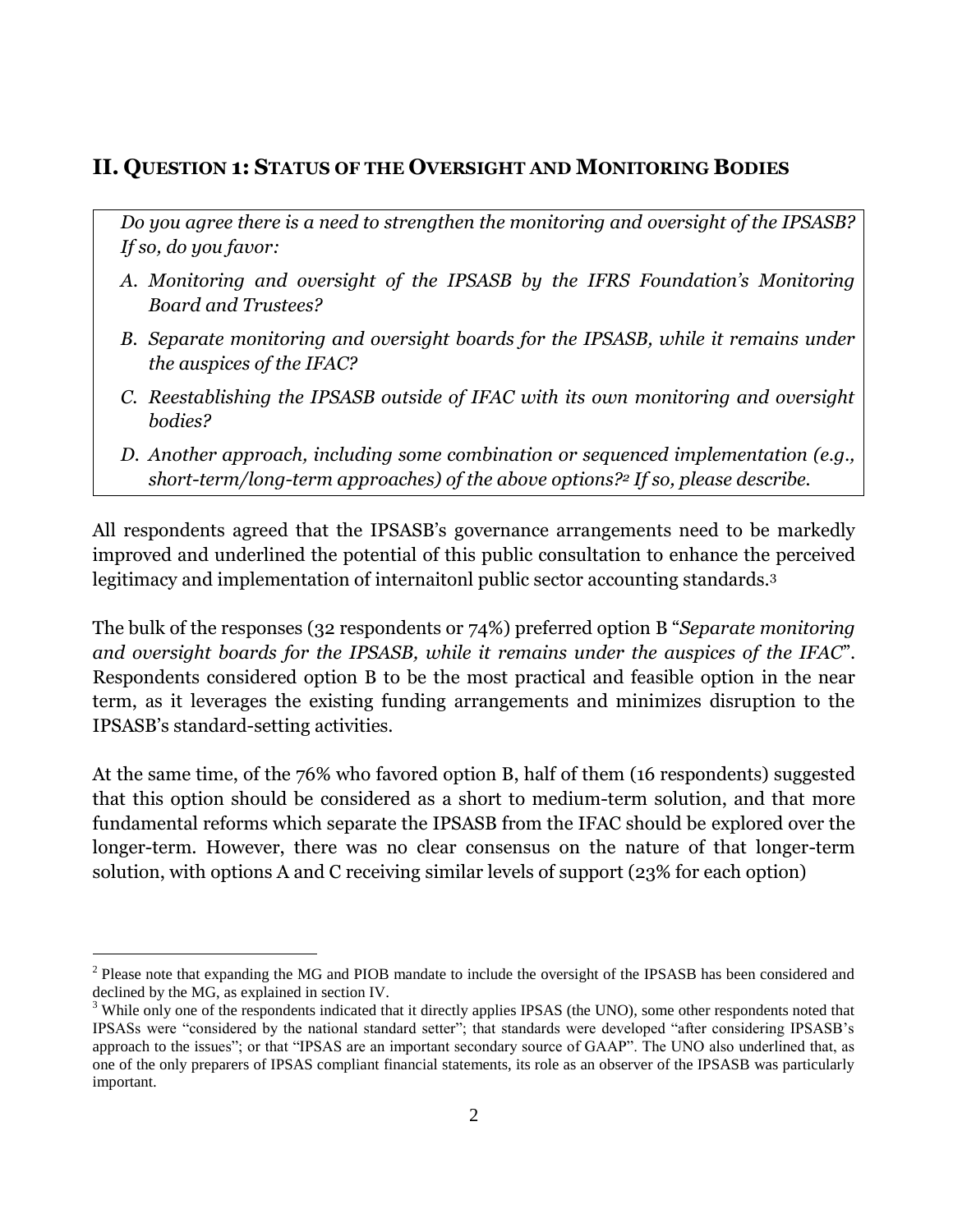

**Figure 3. Preferred Short-term Option Figure 4. Preferred Long-term Option** 

*Source: The Review Group*

Those in favor of Option A "*monitoring and oversight of the IPSASB by the IFRS Foundation's Monitoring Board and Trustees*" emphasized that the long-term benefits of integration between the public and private sectors standard-setting activities. They also considered that Option C "*reestablishing the IPSASB outside of the IFAC with its own monitoring and oversight bodies"* would be difficult to implement and may call into question the independence of the standard-setting process if the IPSASB's funding were to come primarily from national governments. Professional associations, accounting and audit firms accounted for 50% of the respondents supporting this option. Ministries of finance accounted for another 20%. The bulk of respondents supporting option A originated from Oceania (50%).

Those in favor of option C stressed the need for direct official sector in the oversight and the development of public sector accounting standards in order to ensure the credibility, legitimacy, and relevance of the standards and independence from professional interests. They also noted that appropriate linkages with the IFRS Foundation's private sector standard-setting activities could be established without bringing the IPSASB under its oversight umbrella. Official international organizations and supreme audit institutions accounted for 50% of the respondents supporting this option. Professional associations accounted for another 20%. Respondents supporting option C originated mainly from Europe (40%), or were international professional organizations or organizations (40%).

Other options were mentioned. Two respondent noted that that more innovative reforms could have been explored such as (i) an "hybrid solution" that expanded the scope of the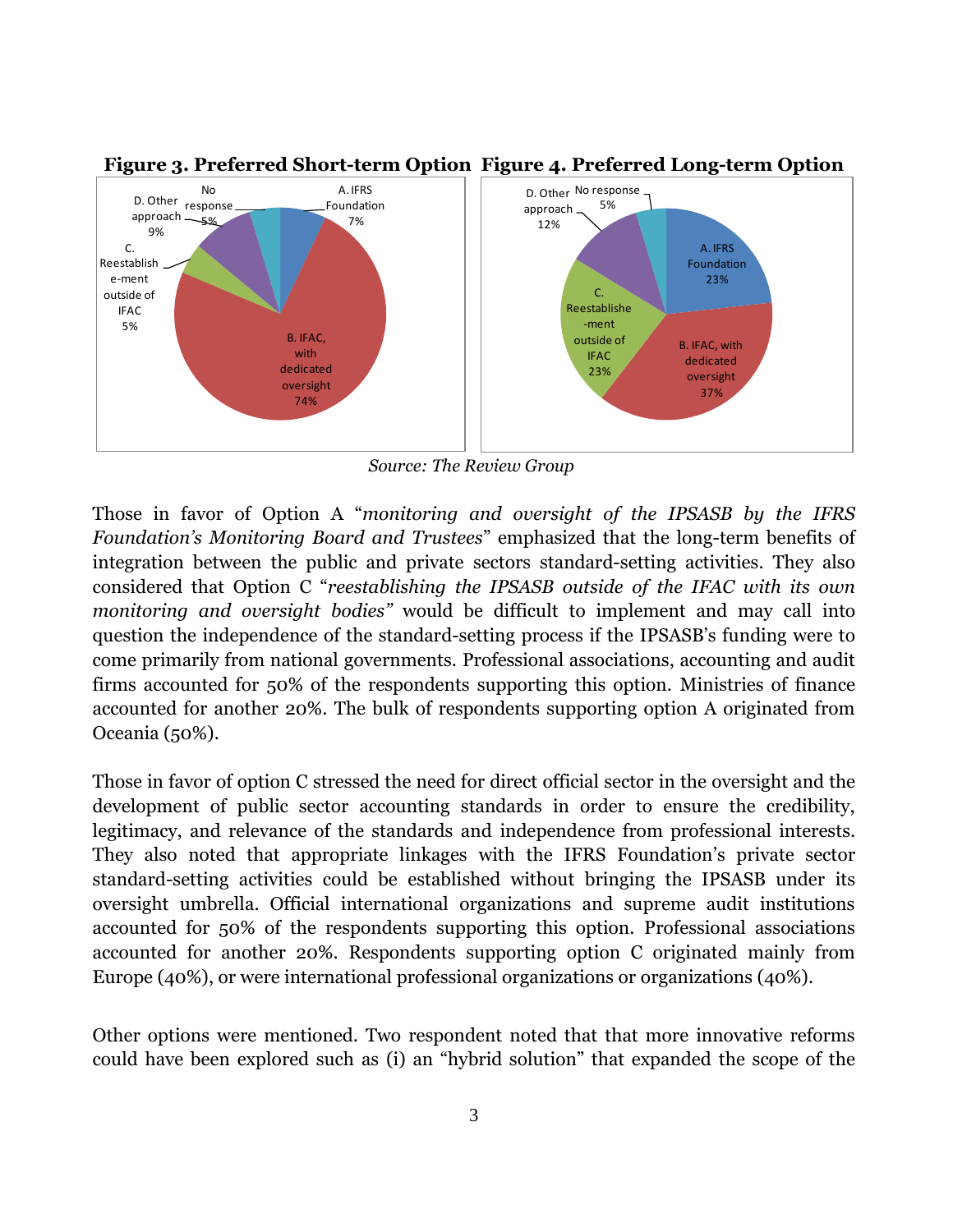IFRS Foundation Monitoring Board (MB) and created a dedicated oversight board within the remit of the IFAC, and (ii) bringing the IPSASB under the umbrella of the United National System of National Accounts with an oversight body comprised of the United Nations, European Commission, the OECD, the IMF and World Bank. Another respondent called for the establishment of an independent accounting standards-setter for all sectors over the long-term.

## **II. QUESTION 2: REMIT OF THE BODIES**

*Do you agree with the proposed remit for the IPSASB monitoring and oversight body(ies) in section IV, paragraph A? Are there other issues that should be addressed?*

Most of the respondents (35 respondents or 81%) agreed or partially agreed with the proposed remit of the monitoring and oversight bodies. The 21 respondents which partially agreed noted mainly that the paper did not delineate the specific remits of each body of the proposed governance structure and emphasized the need for any new body to focus on a core remit of ensuring appropriate consultation and transparency in the development and approval of standards.

The core functions of the future IPSASB monitoring and oversight bodies mentioned by most of the respondents were as follows:

- approval of IPSASB's terms of reference (ToRs);
- nomination and selection of IPSASB members;

 $\overline{a}$ 

- establishment of the IPSASB's operating procedures, consultative arrangements, and due process ;
- ensuring due process, adequate consultation, and transparency in the development and approval of the IPSASB's strategy, work plan, and individual standards; <sup>4</sup> and
- ensuring that the public interest is served by all IPSASB activities.

Two respondents also mentioned the bodies should promote the adoption of IPSAS and seek sustainable sources of funding for the IPSASB's activities.

 $<sup>4</sup>$  Eight respondents noted that setting the standard setting strategy and the work program, based on a public consultation,</sup> should remain a responsibility of the independent standard setter.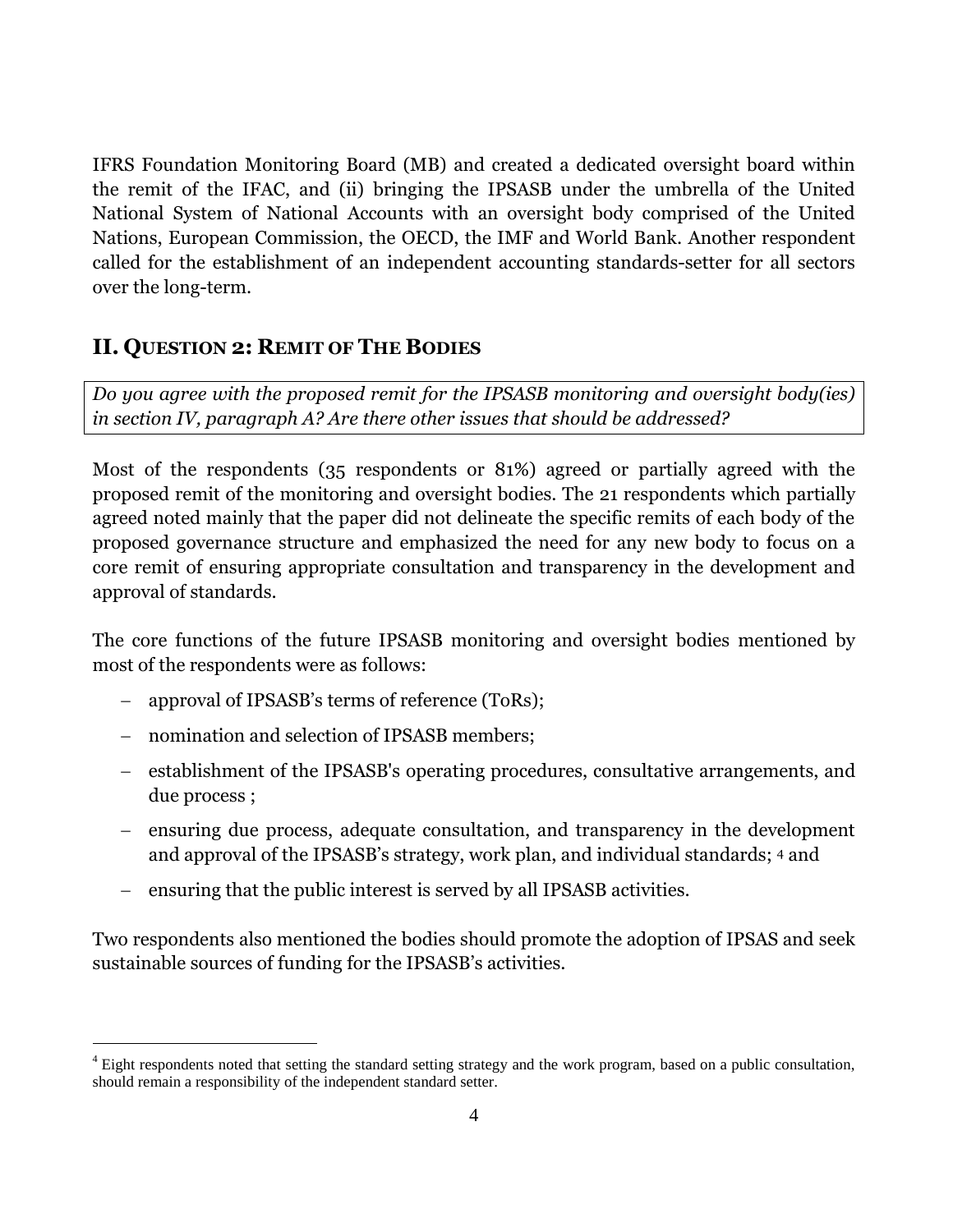The IPSASB's members' nomination procedure was highlighted as a major concern by five respondents (11%). These respondents all noted that the procedure should be clearly defined, but views on the appropriate solution differed. Two respondents suggested that the new body's role regarding nominations should be limited to reviewing the work of the IFAC's Nominating Committee and approving the IFAC Board's nominations to the IPSASB. One respondent noted that should the nomination of the IPSASB members be entrusted to the IFAC's Nomination Committee, the addition of public sector specialists to the Committee should be proposed. One proposed that the new body directly appoint or participate in the appointment of IPSASB members.

## **III. QUESTION 3 AND 4: MEMBERSHIP OF THE BODIES**

*Do you agree with the proposed composition of the IPSASB monitoring body in section IV, paragraph B? Are there any other institutions or stakeholders who should be represented?* 

*Do you agree with the proposed composition of the IPSASB oversight body in section IV, paragraph B? In addition to the public sector background, are there any other competencies, interests, or stakeholders who should be represented?*

The bulk of the respondents (36 respondents or 84%) agreed or partially agreed with the Review Group's proposal for the composition of the monitoring and oversight body, which is as follows:

- Primary resource providers and users of the financial information including organizations representing the interests of Parliaments, supreme audit institutions, and citizens themselves;
- Secondary resource providers and users of the financial information, including organizations representing the interest of investors in sovereign assets such as securities and other financial sector regulators;
- National monitoring bodies responsible for overseeing the work of standard setting for their domestic public sector institutions; and
- International institutions responsible for setting and promoting standards for government financial reporting, which can also be secondary resource providers in some cases.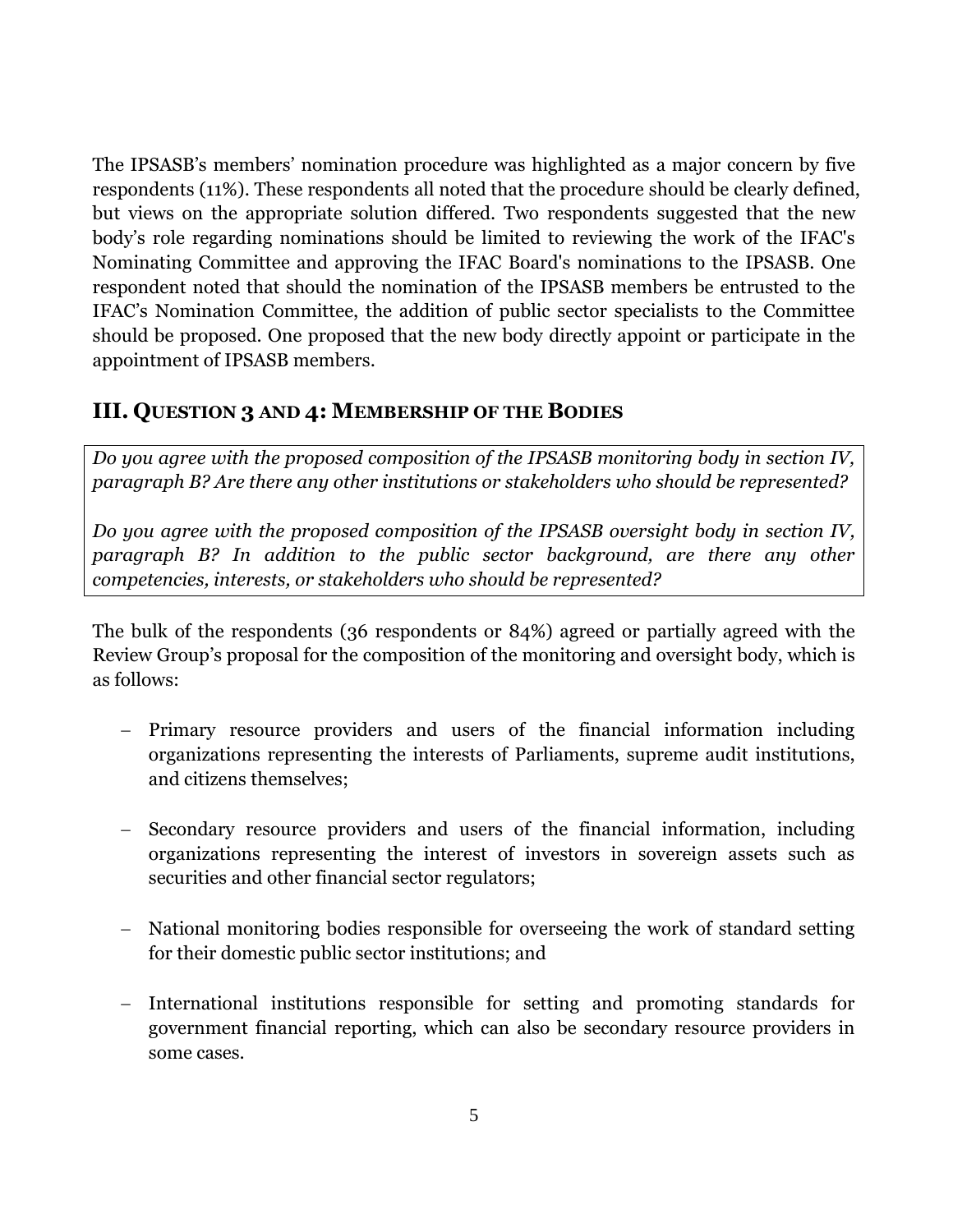Three respondents mentioned that a cross-membership with the IFRS Foundation could be envisioned, one other respondent proposed a cross-membership with the IFAC's PIOB. Four respondents only explicitly supported the membership of national bodies' representatives, while one excluded this possibility. One respondent proposed that the IFAC be appointed a member of the future governance body. Another respondent proposed to include representatives of service recipients in the oversight body. Last, one respondent noted that monitoring and oversight would be best provided by the international organizations represented in the Review Group, with possible addition of the UNO (UNCTAD in particular).

Differing views were expressed on the required competencies from the oversight body's members. Eight respondents underlined that that technical competence and public sector knowledge were not the only relevant criteria for nominating members of the bodies, for example experience with oversight of standard-setting could be considered as more important than knowledge of accounting and financial reporting, or experience in the public sector. At the same time, three others identified public sector experience as the main qualification for appointment.

Sixteen respondents (37%) supported the creation of a single "governance body." The main reason given for favoring a single oversight body was to limit the associated financial and administrative costs. Other respondents agreed with the proposition of the Review Group (copied above), but did not always clearly support the creation of separate monitoring and oversight bodies.

The ideal size of the future governance bodies was discussed by some respondents. Some respondents mentioned that a wide representation of stakeholders for the purpose of ensuring balance, independence, and credibility, but also noted that a more limited membership could be favored out of cost and logistical considerations. Some respondents seem to share the view that a limited number of institutions should be considered as the core members of the future governance body, while others could be appointed as rotating members.

Finally, two respondents stressed that the nomination principles, organization and functioning rules of the monitoring body need to be precisely defined, and made public.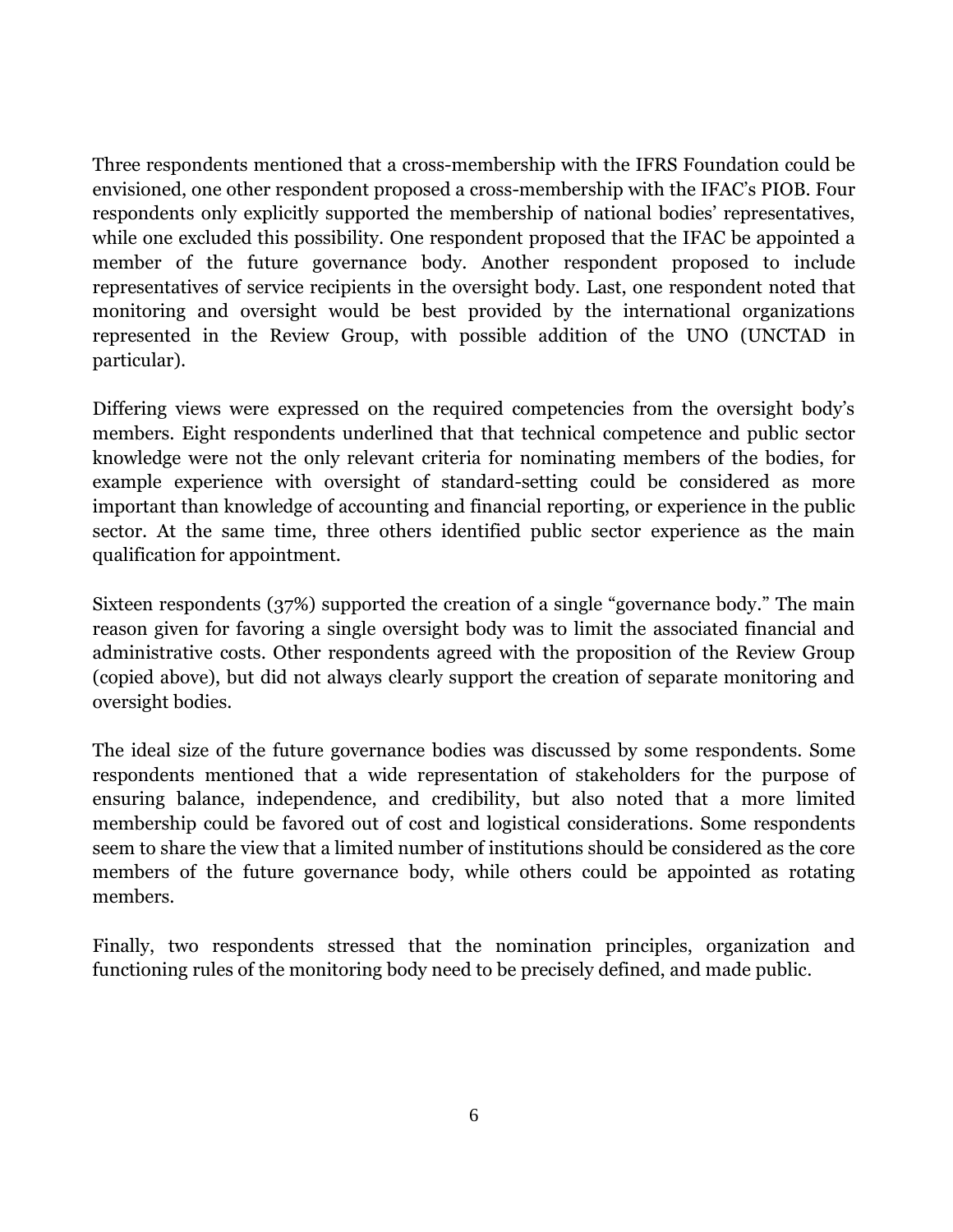# **IV. QUESTION 5: OTHER ISSUES**

*Are there any other aspects related to the governance of the IPSASB which you believe the Review Group should consider before presenting its final recommendations? If so, please describe.*

Thirteen respondents (31%) were concerned about the funding of the governance arrangements and of the IPSASB activities. They noted that an estimation of the costs of the governance arrangements and operations of the IPSASB will be necessary, in order to define a long-term funding model for the IPSASB. Some of them underlined that diverse sources of funds would be necessary to insure the independence of the IPSASB.

The consultation paper did not asked any specific question on the establishment of a Consultative Advisory Group (CAG). Indeed, such a body would have no role in the monitoring and oversight of the IPSASB. However, the paper mentioned the possibility to set-up a CAG, whose function would be to be part of the IPSASB's process of consultation. The CAG would in particular provide the IPSASB with feedback from the users of their standards, and other technical advice, for example assisting the IPSASB's in establishing its work program or preparing its consultation papers. Seven respondents (16%) approved this proposition, and noted that governments and other users of the standards should be its primary members.

Other specific issues raised by respondents included:

 $\overline{a}$ 

- Five respondents stressed the need to look beyond governance issues to improve the perceived legitimacy and adoption of IPSAS. Two respondents underlined that the scope of the IPSASB's mandate should be reviewed to place greater emphasis on its core mandate of preparing accounting standards. <sup>5</sup> One respondent noted that the process for developing the standards should be made more resilient. One respondent suggested that the new body should take stock of concerns expressed on the lack of representativeness of the IPSASB members. Another respondent stressed the need for greater involvement of the preparers of the financial statements in the standard setting process ;
- Two respondents questioned the usefulness of accruals accounting standards for the public sector, one of them stressing the importance of the single IPSAS currently dealing with cash accounting ; and

 $<sup>5</sup>$  As opposed to the promulgation of guidance on wider aspects of fiscal disclosure such as reporting on non-financial</sup> performance and fiscal sustainability.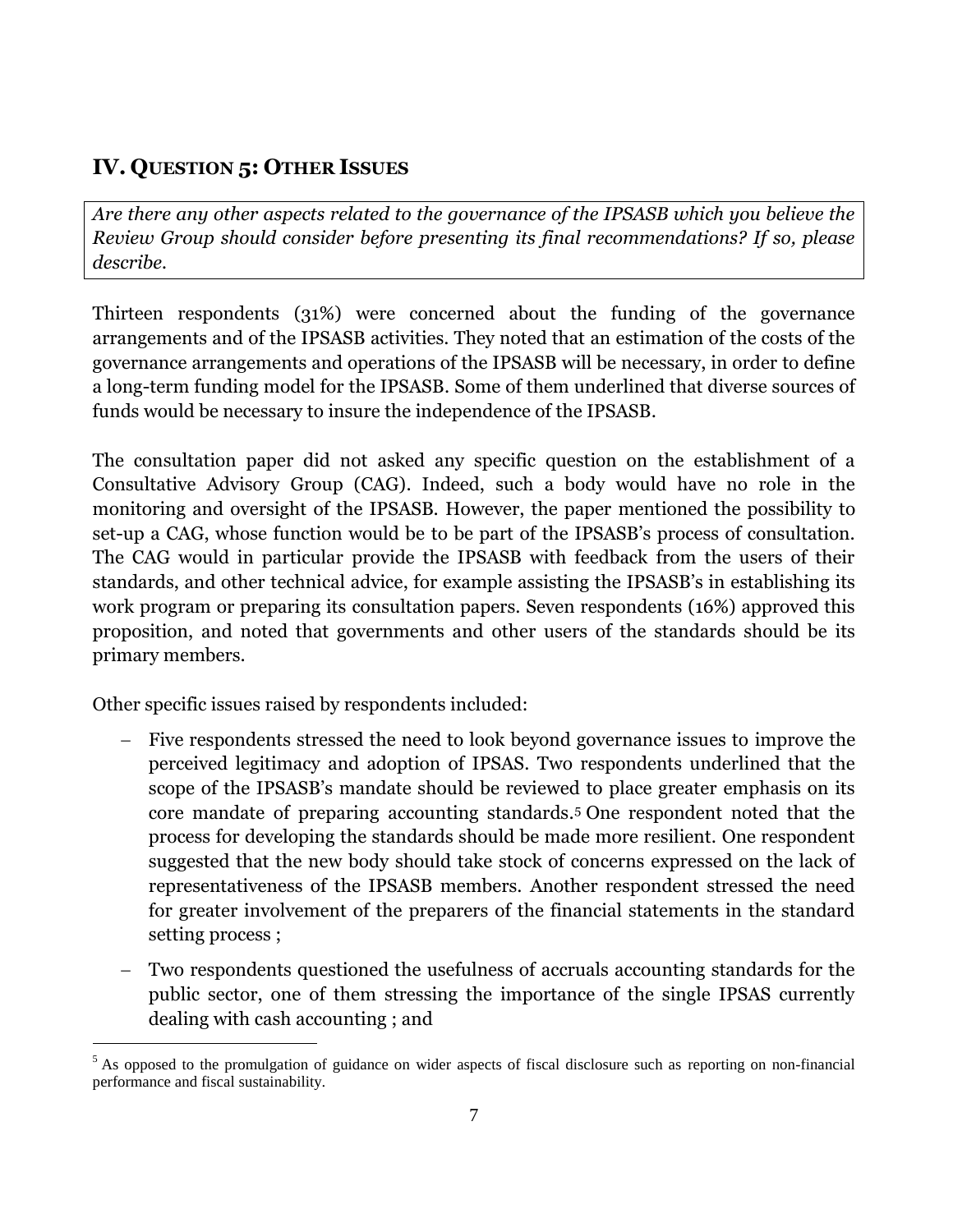One respondent noted that the future governance body should oversee the communication of the IPSASB, e.g., control the figures communicated to the public on the number of countries having adopted IPSASs.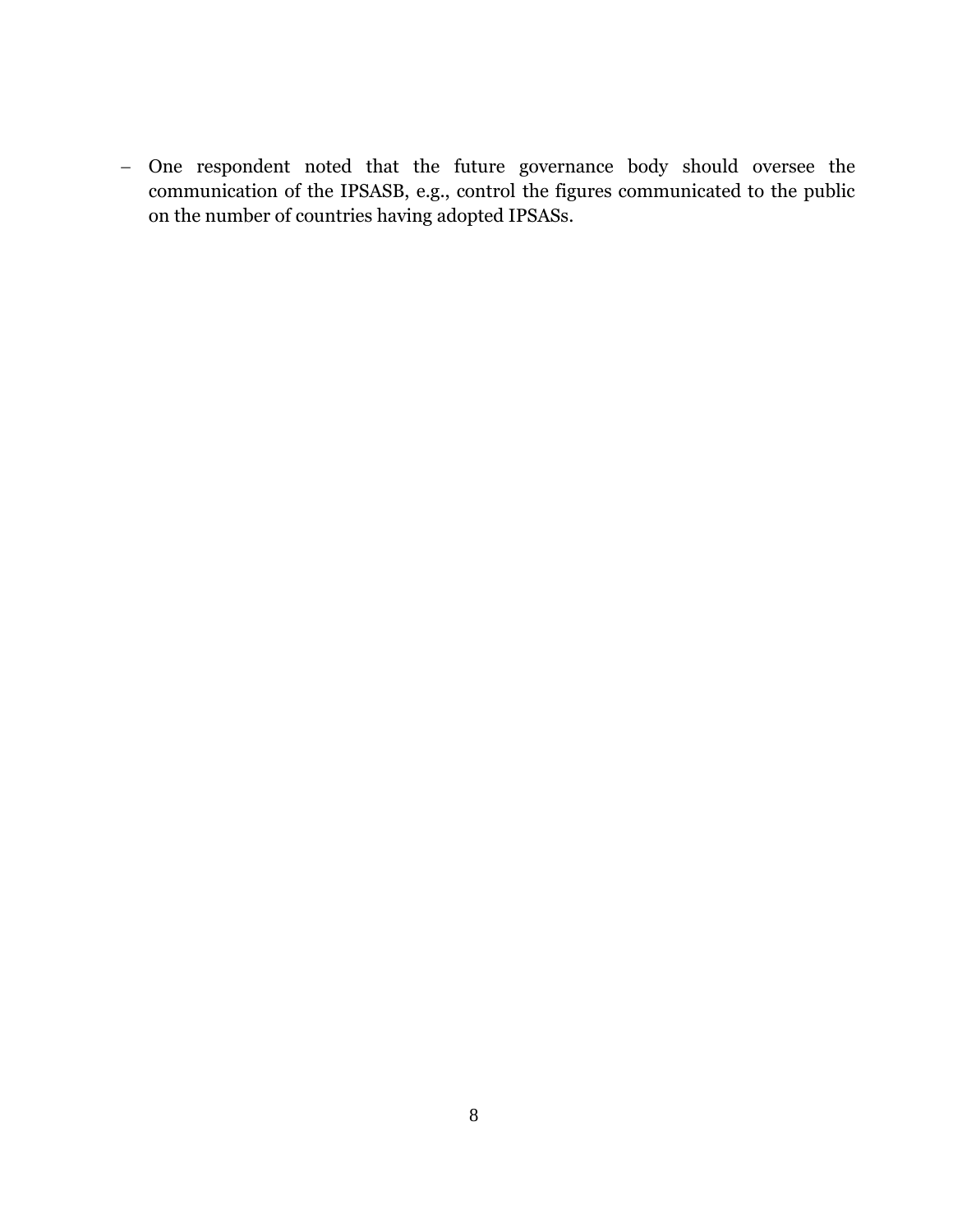# **APPENDIX: LIST OF RESPONDENTS**

The following list includes all respondents, organized by country.

|                         | Respondent                                                                                     | Country       | Type of Respondent                 |
|-------------------------|------------------------------------------------------------------------------------------------|---------------|------------------------------------|
| $\mathbf{1}$            | <b>ACT Government - Chief Minister and</b><br>Treasury                                         | Australia     | Ministry of Finance/<br>Treasury   |
| $\mathbf{2}$            | Australian Accounting Standards Board                                                          | Australia     | <b>Standard Setter</b>             |
| 3                       | Australian Financial Reporting Council                                                         | Australia     | Other                              |
| $\overline{\mathbf{4}}$ | <b>CPA</b> Australia                                                                           | Australia     | Professional Association           |
| 5                       | <b>Institute of Chartered Accountants Australia</b>                                            | Australia     | <b>Professional Association</b>    |
| 6                       | <b>StaDt Wien</b>                                                                              | Austria       | Ministry of Finance/<br>Treasury   |
| 7                       | Denise Silva Ferreira Juvenal                                                                  | <b>Brazil</b> | Individual                         |
| 8                       | Treasury Board of Canada Secretariat                                                           | Canada        | Ministry of Finance/<br>Treasury   |
| $\boldsymbol{Q}$        | <b>Chinese Institute of Certified Public</b><br><b>Accountants</b>                             | China         | Professional Association           |
| 10                      | National Audit Office                                                                          | Finland       | <b>National Audit Office</b>       |
| 11                      | Compagnie Nationale Commissaires aux<br>Comptes (CNCC)                                         | France        | Professional Association           |
| 12                      | Conseil de normalisation des comptes<br>publics (CNOCP)                                        | France        | <b>Standard Setter</b>             |
| 13                      | Cour des Comptes                                                                               | France        | Supreme Audit<br>Institution       |
| 14                      | Institut der Wirtschfsprufer (Institute of<br>Public Auditors, Germany)                        | Germany       | Professional Association           |
| 15                      | Japanese Institute of Certified Public<br>Accountants                                          | Japan         | Professional Association           |
| <b>16</b>               | Treasury, Republic of Latvia                                                                   | Latvia        | Ministry of Finance/<br>Treasury   |
| 17                      | National Audit Office (NAO)                                                                    | Malta         | Supreme Audit<br>Institution       |
| 18                      | Asociacion Interamericana de Contabilidad / N/A<br><b>Interamerican Accounting Association</b> |               | Professional Association           |
| 19                      | Association of Chartered Certified<br><b>Accountants (ACCA)</b>                                | N/A           | Professional Association           |
| 20                      | <b>Chartered Institute of Management</b><br><b>Accountants (CIMA)</b>                          | N/A           | Professional Association           |
| 21                      | Deloitte                                                                                       | N/A           | Firm of Auditors or<br>Accountants |